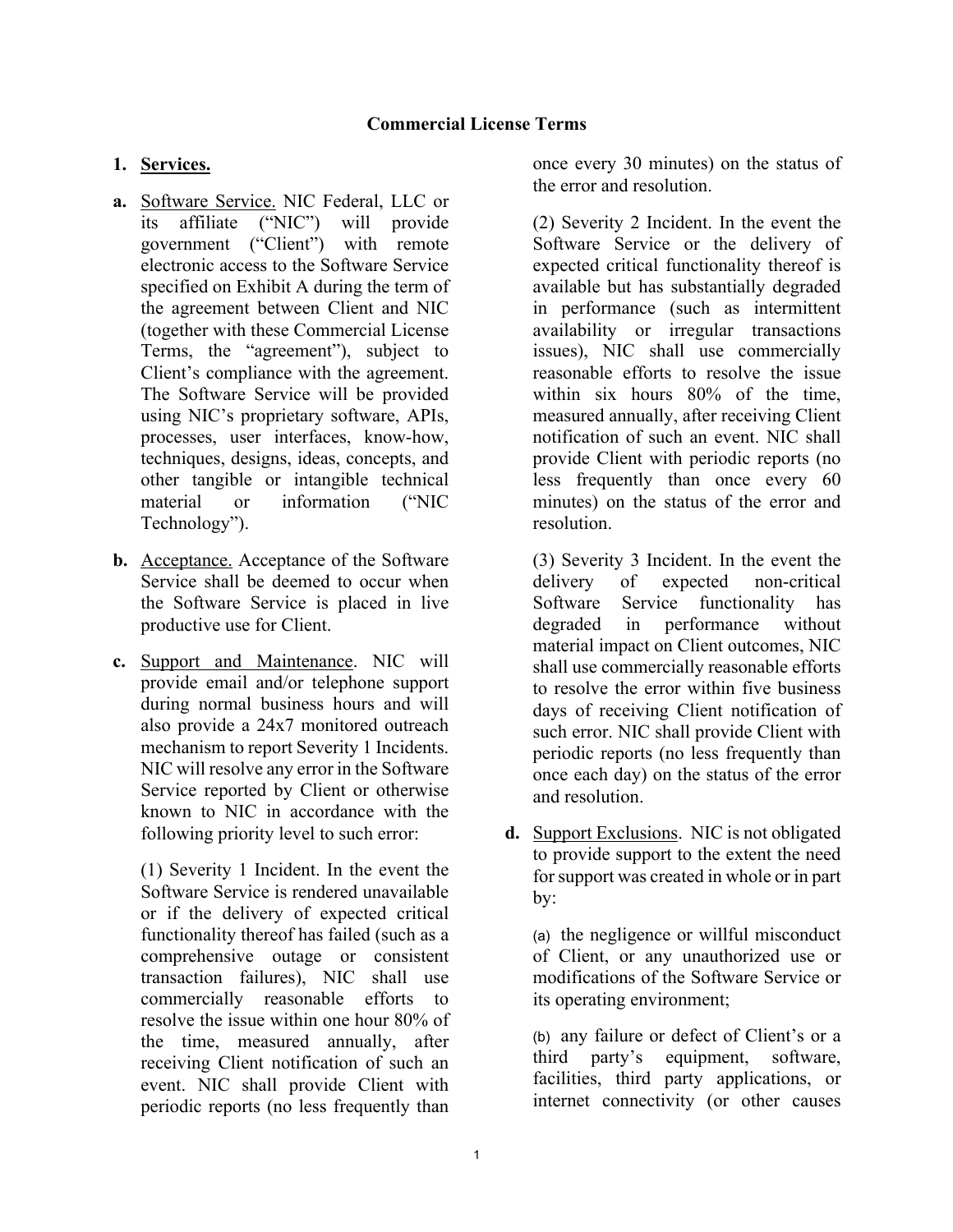outside of NIC's or its subcontractor's or services provider's control);

(c) Client's use of the Software Service other than in accordance with this agreement; or

(d) an Excusable Delay as that term is defined in FAR Section 52.249-14.

**e.** Updates. NIC will provide updates (e.g., bug fixes, vulnerability mitigation, data integrity issues, minor regulatory compliance and other minor enhancements and versions) to the Software Service that NIC makes available to all customers from time to time at no additional cost.

## **2. Permitted Uses, Restrictions, and Ownership.**

- **a.** Client is solely responsible for (i) providing and maintaining the hardware and software necessary to remotely access and use the Software Service; (ii) using frequently updated, industry standard virus and malware protection software to prevent the introduction of viruses and other malware into the Software Service from Client's network or hardware; (iii) identifying and preventing any unauthorized access to, use of, or disclosure of the Software Service or any content on the Software Service by advising NIC promptly, but in no event more than two business days after Client learns of such access, use or disclosure.
- **b.** Client shall not (and shall not permit others to) (i) modify or interfere with the Software Service or the NIC Technology; (ii) reverse engineer, decompile, or attempt to discover the source code of the Software Service, or the NIC Technology; or (iii) resell or otherwise use the Software Service for any purpose

 $\mathsf{l}$ 

other than its own internal business purposes.

- **c.** As between the parties, NIC alone (and its licensors, where applicable) own all right, title, and interest, in and to the Software Service, NIC Technology, or any suggestions, ideas, enhancement requests, feedback, recommendations or other information provided by Client or any other party relating to the Software Service. Client will not copy, distribute, reproduce, or use any of the foregoing except as expressly permitted under the agreement. All rights in the NIC Technology not expressly granted to Client are reserved by NIC and its licensors.
- **d.** NIC acknowledges that as between the parties, Client controls the means and uses of data put into the Software Service by Client or an end user ("Client Data"); *provided, however*, that Client grants NIC the right to use any and all Client Data: (i) to perform its obligations described in the agreement, (ii) for back-up or testing purposes, and (iii) to the extent permitted by applicable law, in blinded, deidentified or aggregated form for the purpose of data analysis, compilation, interpretation, study, reporting, publishing, improvement of the Software Service, and product and service development.
- **e.** Client is responsible for maintaining the security of all access credentials granted to it, for the security of its information systems used to access the Software Service, and for its end users' use of the Software Service. Client is responsible for all activities conducted under its login credentials. NIC has the right at any time to terminate or suspend access to any user if NIC reasonably believes that such termination or suspension is necessary to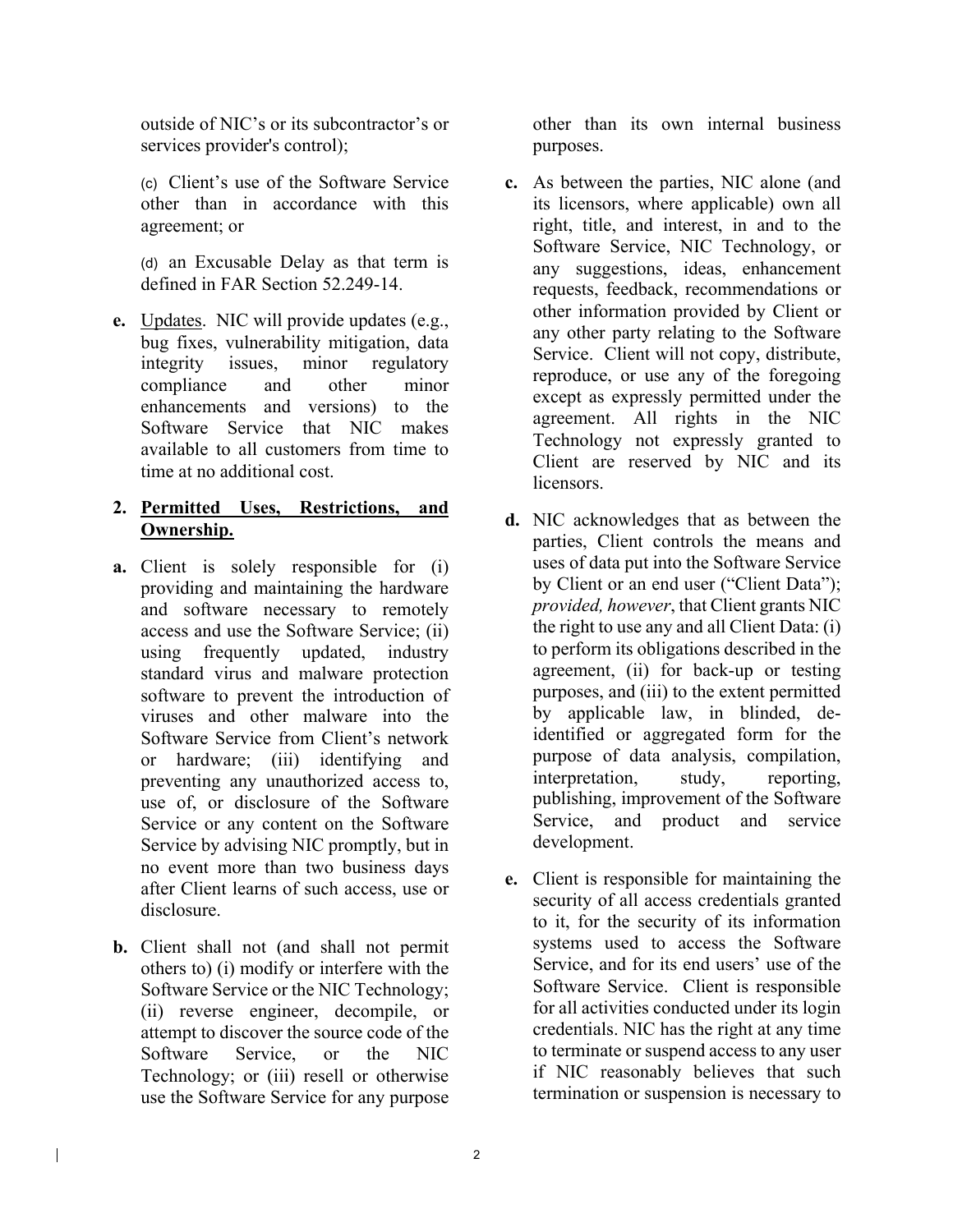preserve the security, integrity, or accessibility of the Software Service, any Client Data, NIC, or NIC's other customers.

- **f.** When NIC is providing the Software Service and related services as a Payment Facilitator, Client will enter into a submerchant agreement with sponsor bank, payment processor and NIC, as required by credit card rules.
- **g.** When Client elects for Software Services to be funded through a transaction-based model, the parties acknowledge that NIC may establish minimums or charge differing rates based on the payment method the user presents during the checkout. This includes, but is not limited to, a rate for credit cards, debit cards, ACH and/or Cash in accordance with any applicable acceptance rules of the networks. The parties agree that unregulated debit card transactions will be charged as credit card transactions. In all cases, the user will be presented with the fee prior to the completion of the checkout process and have the option to cancel.
- **3. Disclaimers. Except as otherwise provided in the agreement, NIC provides all services to Client without warranties, express or implied.** Client acknowledges that the payment and data processing activities will require transmission of Client Data over the Internet, and that the Internet consists of multiple participating networks that are not subject to the control of NIC. Client therefore understands and agrees that to the extent such networks are not subject to NIC's control, NIC cannot and does not guarantee the privacy, security or authenticity of any information transmitted over the Internet, due to the nature of the Internet.

 $\mathbf{I}$ 

**4. Limitation of Liability.** IN NO EVENT SHALL NIC'S AGGREGATE LIABILITY ARISING FROM OR RELATING TO THE AGREEMENT EXCEED (A) WITH RESPECT TO BREACH OF SECURITY OF CLIENT DATA, THREE TIMES NET REVENUES RECEIVED BY NIC ASSOCIATED WITH THE AGREEMENT IN THE PREVIOUS 12- MONTH PERIOD, OR (B) WITH RESPECT TO OTHER CLAIMS, NET REVENUES RECEIVED BY NIC ASSOCIATED WITH THE AGREEMENT IN THE PREVOIUS 12- MONTH PERIOD. "NET REVENUES" MEANS TOTAL REVENUES LESS MERCHANT AND INTERCHANGE FEES. IN NO EVENT SHALL EITHER PARTY AND/OR ITS LICENSORS BE LIABLE TO ANYONE FOR ANY INDIRECT, PUNITIVE, SPECIAL, EXEMPLARY, INCIDENTAL, CONSEQUENTIAL OR OTHER DAMAGES OF ANY TYPE OR KIND, ARISING OUT OF, OR IN ANY WAY CONNECTED WITH THE AGREEMENT, INCLUDING BUT NOT LIMITED TO THE USE OR INABILITY TO USE THE SOFTWARE SERVICE, EVEN IF THE PARTY FROM WHICH DAMAGES ARE BEING SOUGHT OR SUCH PARTY'S LICENSORS HAVE BEEN PREVIOUSLY ADVISED OF THE POSSIBILITY OF SUCH DAMAGES. NIC SHALL HAVE NO RESPONSIBILITY OR LIABILITY FOR ANY DEFECT IN OR FAILURE CAUSED BY CLIENT OR ITS OTHER CONTRACTORS, OR OF THE TELECOMMUNICATIONS NETWORK CONNECTING CLIENT, END USERS OR THEIR SYSTEMS OR EQUIPMENT TO THE SOFTWARE SERVICE.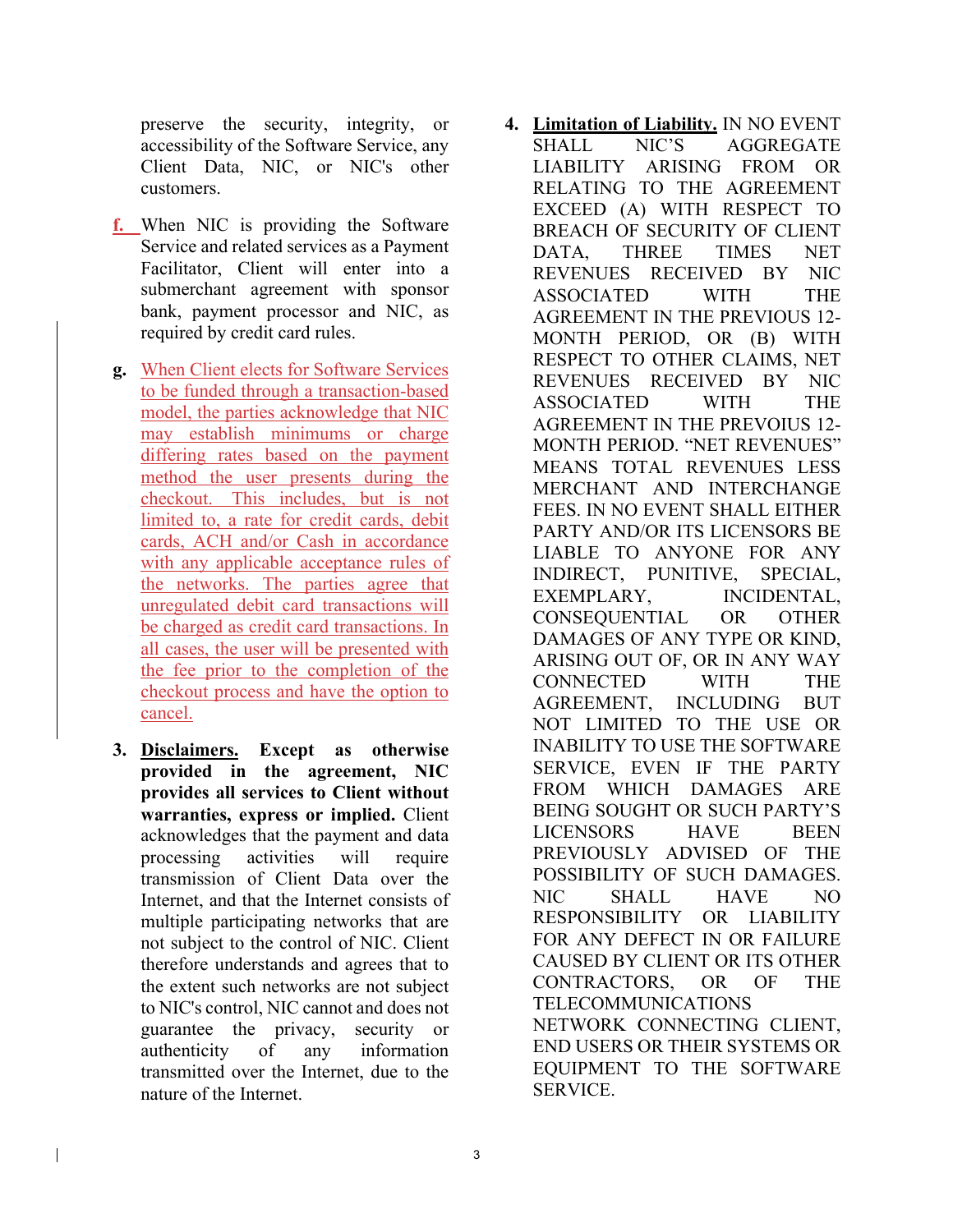**5. Government Restricted Rights**. The Software Service and any accompanying documentation are deemed to be "commercial computer software" and "commercial computer software documentation," respectively, pursuant to DFAR Section 227.7202 and FAR Section 12.212(b), as applicable, and are commercial products, licensed on the open market at market prices, and were developed entirely at private expense and without the use of any government funds. Accordingly, if Client is an agency of the US Government or any contractor therefor, Client only receives those rights with respect to the Software Service as are granted to all other end users under license, in accordance with (a) 48 C.F.R. §227.7201 through 48 C.F.R. §227.7204, with respect to the Department of Defense and their contractors, or (b) 48 C.F.R. §12.212, with respect to all other US Government licensees and their contractors. Any use modification, reproduction, release, performance, display, or disclosure of the Software Service by any government shall be governed solely by the terms of these Commercial License Terms and shall be prohibited except to the extent expressly permitted herein. Client shall not use the Software Service to provide services to any public sector, government or end user where such would affect NIC's rights in the Software Service or require any affirmative action to be taken by NIC due to governmental mandates or flow down regulation.

 $\mathsf{l}$ 

**6. Miscellaneous**. If any provision herein is held by a court of competent jurisdiction to be invalid or unenforceable, then such provision(s) shall be construed, as nearly as possible, to reflect the intentions of the invalid or unenforceable provision(s), with all other provisions remaining in full force and effect. The failure of either party to enforce any right or provision in these Commercial License Terms shall not constitute a waiver of such right or provision unless acknowledged and agreed to by such party in writing. The parties can amend this agreement only by a written agreement of the parties that identifies itself as an amendment to this agreement. The agreement, together with these Commercial License Terms, comprises the entire agreement between Client and NIC regarding the subject matter contained herein and supersedes all prior or contemporaneous negotiations, discussions or agreements, whether written or oral, between the parties regarding such subject matter. NIC may terminate the agreement at any time upon 30 days' prior written notice. The following Sections shall survive any expiration or termination of these Commercial License Terms : Section 2 subparts (b)-(e) "Permitted Uses, Restrictions, and Ownership", Section 3 "Disclaimers", Section 4 "Limitation of Liability" and Section 6 "Miscellaneous."